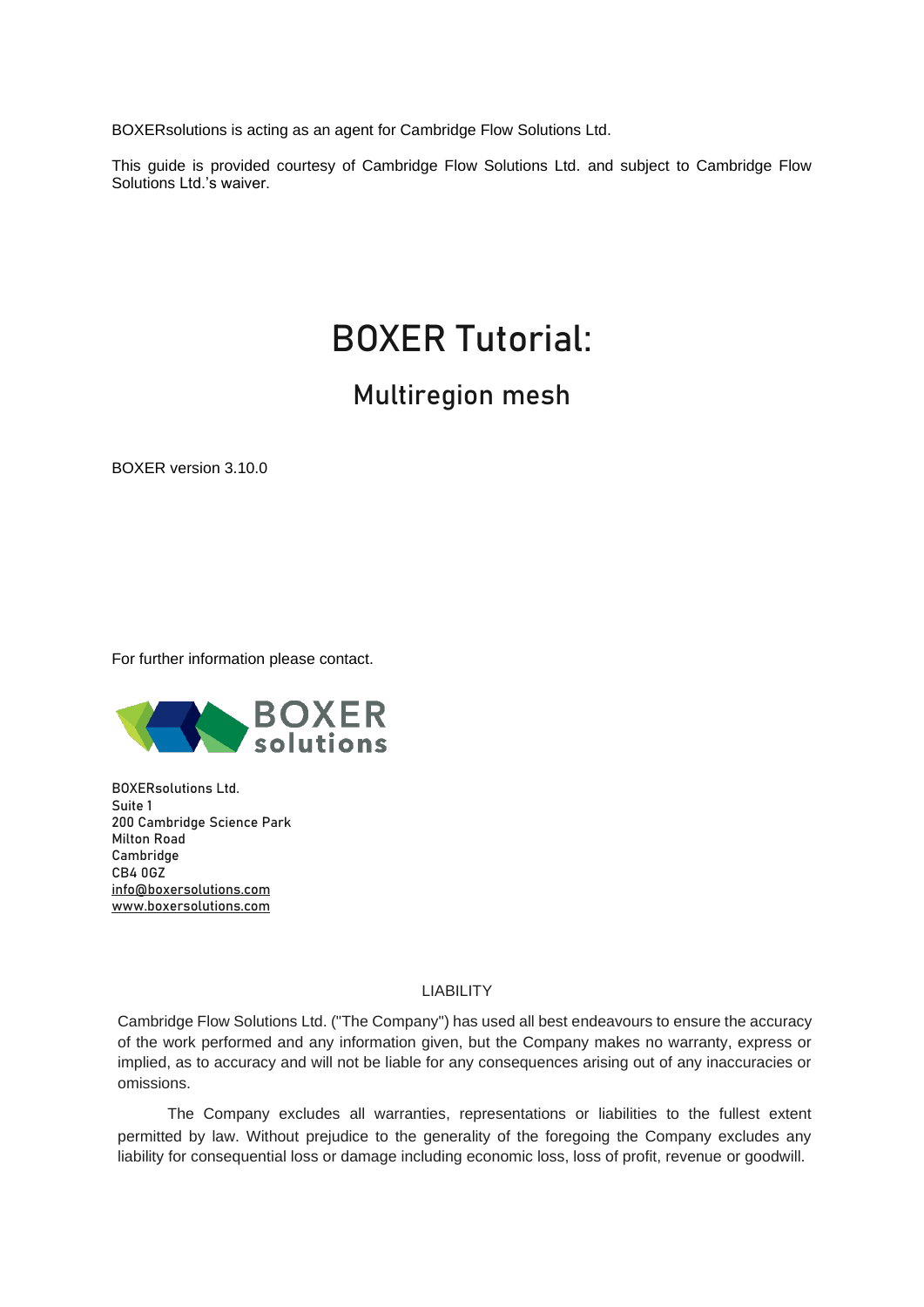

### **Multiregion mesh**

In this case we want to produce meshes for the metal and fluid phases for two connected pieces of pipe, with a continuous fluid domain running through them. The metal phase of each pipe will have a separate mesh domain, connected by a conformal interface; maybe the two pipes are made of different materials, or there is a gasket between the abutting faces which we do not want to model directly, so we wish to mesh more than one Region.

This tutorial assumes that the user is familiar with the general method of the BOXERmesh GUI, and the operation of the various specifier panels. If this is not the case then please review earlier tutorials.

**Import the geometry from** multijunction.btf

- File > Import Part from the menu bar, OR
- Click the Import Part toolbar button, OR
- Use the keyboard shortcut Ctrl-G

The geometry is imported as a single part containing two patches. Note that BOXERmesh does not require a separate "Fluid" geometry to create both the fluid and solid meshes. All the meshes will be generated simultaneously from the solid part definition.

The geometric units are millimetres.

#### **Define the Bounding Box to specify the geometric limits of the mesh**

The Bounding Box is set to 'seal off' the interior of the component.

- In the Bounding Box Editor, set the Coordinate System to Cartesian (the default) and the Constraint to Enclosing Box.
- Set Corner 1 to (-20.0, -15.0, -23.0) and Corner 2 to (60.0, 15.0, 12.0). Set the Length Scale to  $2.0$ . The Actual Bounding Box dimensions remain unchanged, because we can fit an integer number of cells at length scale 2.0 exactly to the specified Bounding Box extent in x, y and z.
- Click OK to confirm the Bounding Box specification.

The Bounding Box appears in the scene, subdivided by lines at the length scale just specified.



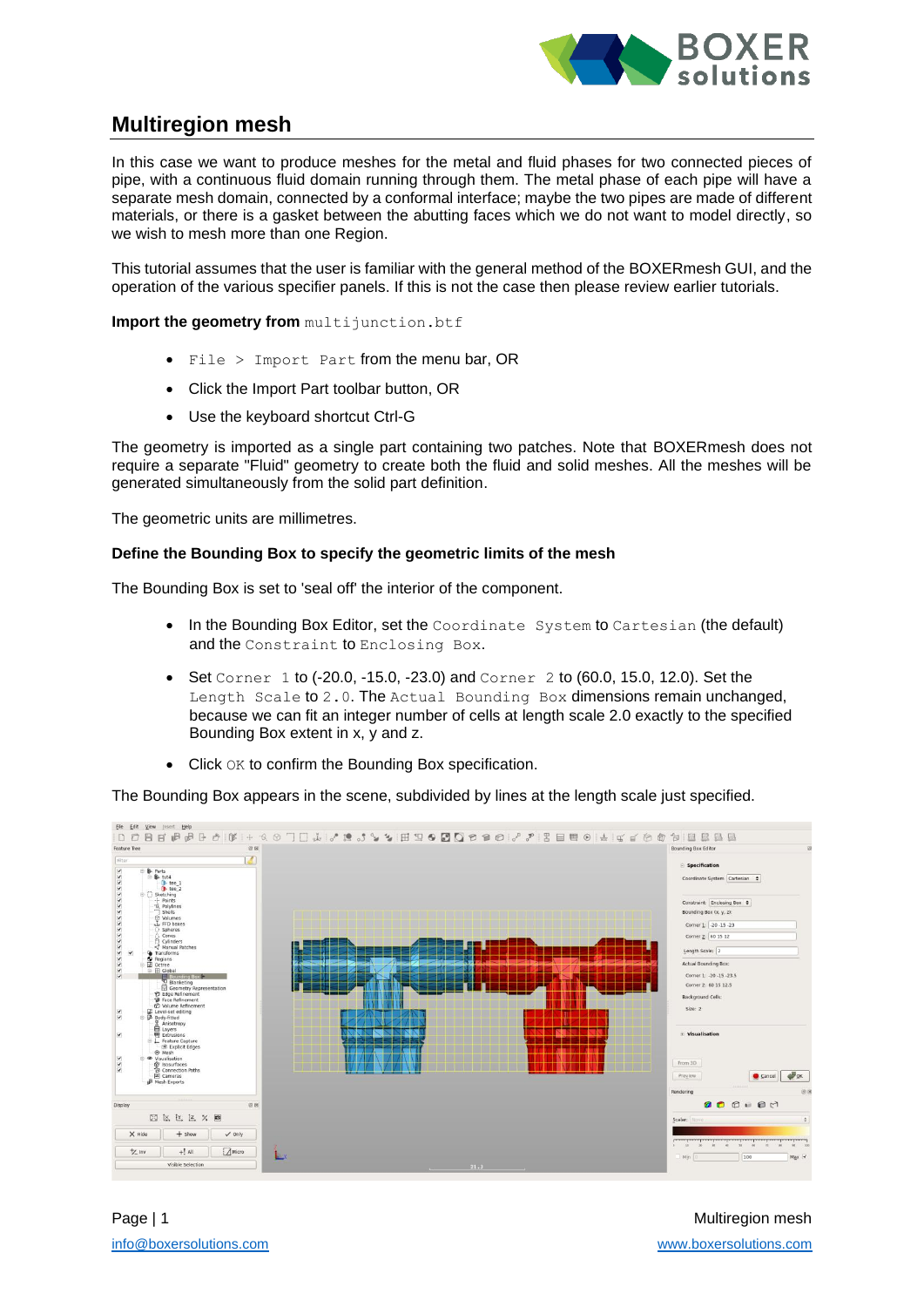

#### **Create Regions**

In this case there are three regions; two being the metal of each component, and one being the interior fluid. The regions are explicitly defined by placing a Region seed point within each volume. Any volume which is not in communication with a Region seed point will not be meshed (just like with single region meshing). So the volume exterior to the pipes will not be meshed if we don't place a Region seed point in it.

Create three Regions:

- Define a Region called "metal\_one" with a seed point at (10.0, 0.0, 5.0).
- Define a Region called "metal\_two" with a seed point at (30.0, 0.0, 5.0).
- Define a Region called "interior\_fluid" with a seed point at (0.0, 0.0, 0.0).



#### **Set the level of Edge and Face Refinement on the geometry**

Multiregion meshing allows the use of variable mesh refinement. So in this case we can specify one 'general' level of refinement for all the faces and then a higher level of refinement to capture edges.

- Create a Face Refinement Specifier for all the patches, at octree level 2.
- Create an Edge Refinement Specifier for all the geometry patches. Set the octree level of the refinement at 4.
- Set the Minimum Angle Deviation to 40.0 degrees.
- Leave the Maximum Radius of Curvature checkbox unchecked.
- Specify Apply to: Whole patches
- Leave the Feature Tree Subset empty.

#### **Define viscous layer cells for the fluid Region**

In multiregion meshing you must define not only which surfaces should be used to extrude layers from, but also into which region the layers should extrude. In this case we want the layers to extrude into the fluid region, not the solids.

• Create a Layer Specification using Layer Count as 4, Expansion Ratio as 1.1, and Initial Relative Step Size as 0.15.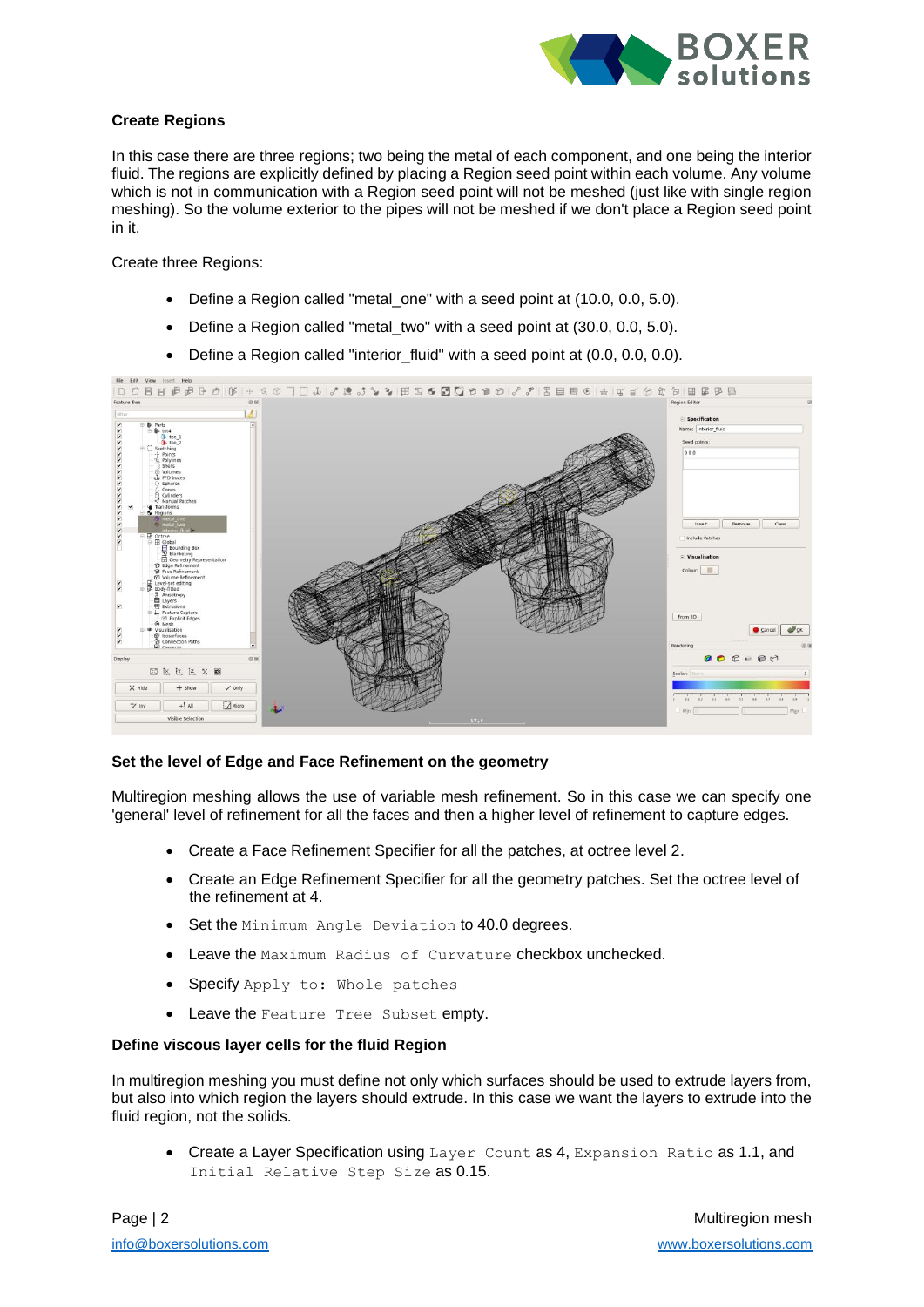

- Drag the interior fluid region from the feature tree into the Layer Specifier Feature Tree Subset.
- Leave the Perimeter Patches checkbox unchecked.
- Click OK to confirm the Layer Specification.

#### **Note:**

If the Layer Specifier Feature Tree Subset does not contain a Region, BOXERmesh assumes that the first region on the Feature Tree list is the one which is specified and thus the one to get layered. (In this case it would be metal one, as that was the first region to be created)



#### **Generate and view the Inviscid mesh**

- Click on the Generate Inviscid Mesh button in the toolbar (*the button goes orange to indicate that BOXERmesh is busy*)
- When the mesh is complete, the Generate Inviscid Mesh button goes grey and its action is disabled to indicate that the mesh is up-to-date.
- The surface mesh patches appear in the scene and also appear as features in the Feature Tree. Turn off visibility of the octree mesh patches to see the body-fitted mesh clearly.
- Create an Isosurface at  $y=0.0$ , showing the body-fitted mesh as a crinkle-cut. Under the Visualisation properties for the Isosurface, change the Type to Scalar, and the Display to Face and Edge.
- In the Rendering Panel, change the Scalar to Analysis region, and click the Render by Scalar button on the Rendering Panel. Inspect the interface at the fluid-solid boundary and note the 1:1 match between the meshes.
- You might wish to turn on the Layer preview at this stage and view an indication of the defined layer extrusion pattern on the surface mesh facets (turn on visibillity of Body-fitted Patches to view)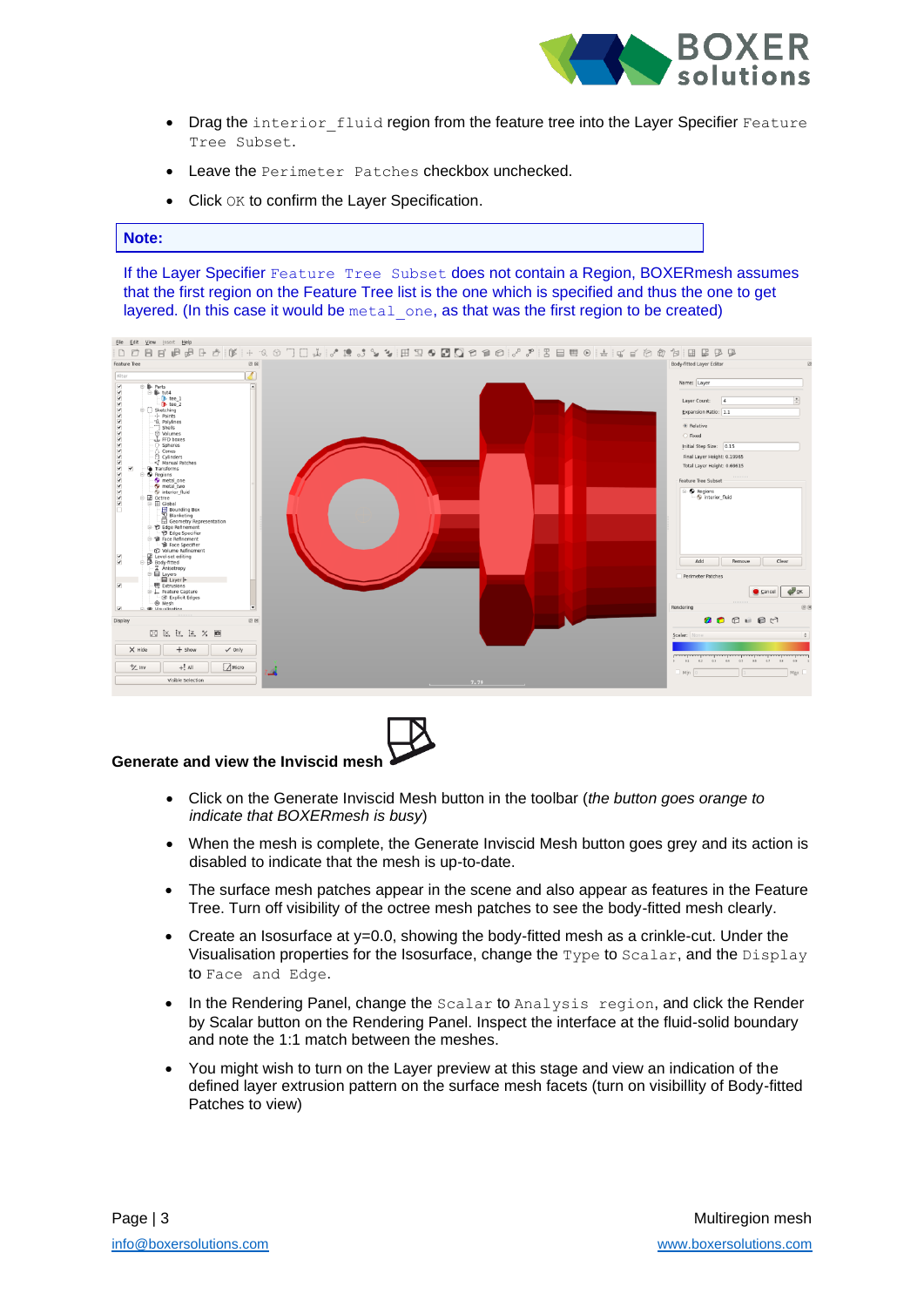



#### **Generate and view the Layered mesh**



- Click on the Generate Layered Mesh button in the toolbar (*the button goes orange to indicate that BOXERmesh is busy*)
- When the mesh is complete, the Generate Layered Mesh button goes grey and its action is disabled to indicate that the mesh is up-to-date.



• The Isosurface updates and the layers can now be seen.